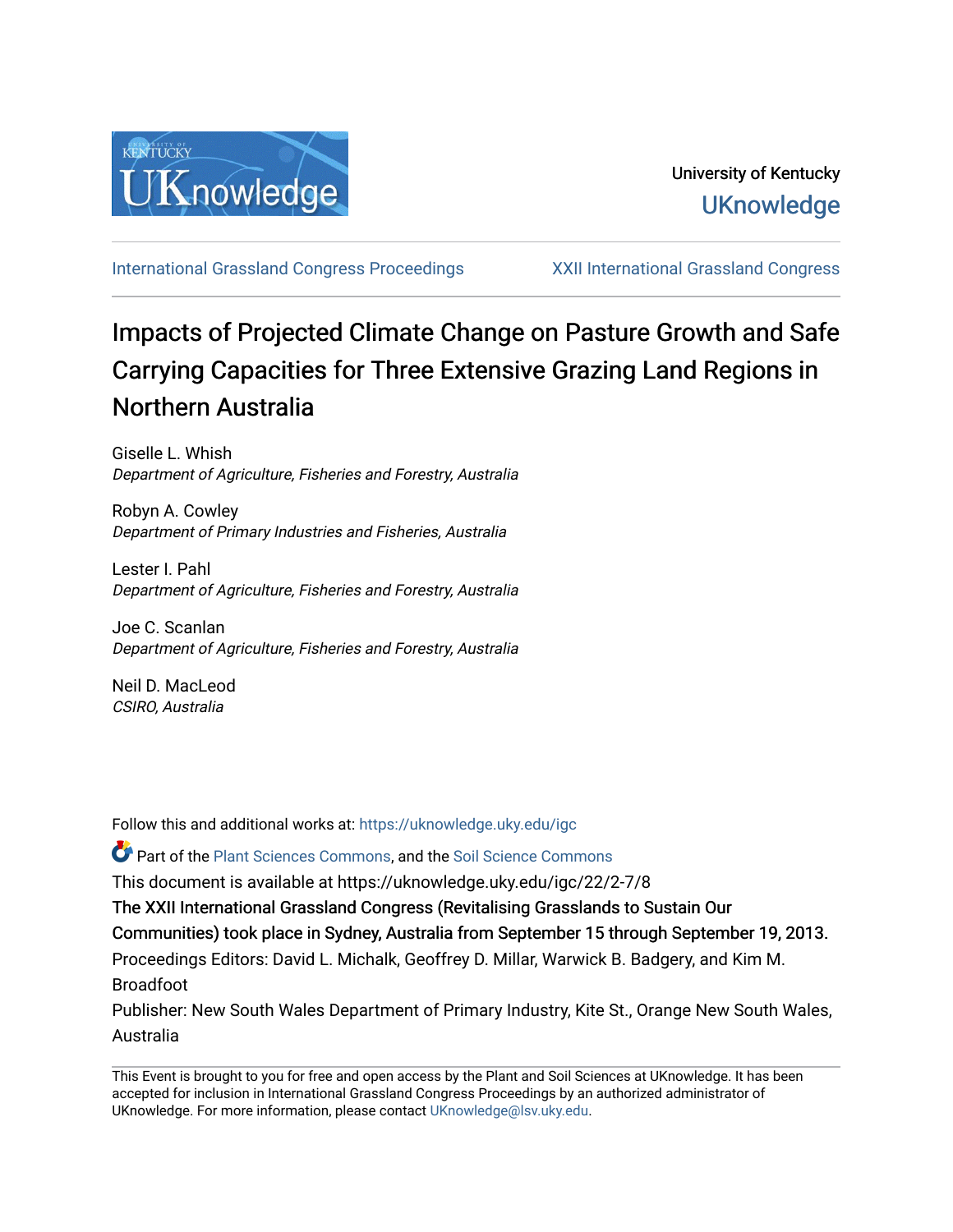# Impacts of projected climate change on pasture growth and safe carrying capacities for three extensive grazing land regions in northern Australia

*Giselle L Whish*<sup>4</sup>, Robyn A Cowley<sup>B</sup>, Lester I Pahl<sup>A</sup>, Joe C Scanlan<sup>A</sup> and Neil D MacLeod<sup>C</sup>

A DAFF Queensland Toowoomba, Qld 4350 Australia www.daff.qld.gov.au.

B DPIF Katherine, NT 0851 Australia, www.nt.gov.au.

<sup>C</sup> CSIRO Ecosystem Sciences, Brisbane, Qld 4001 Australia, www.csiro.au.

Contact email: giselle.whish@daff.qld.gov.au

**Keywords:** Climate change, pasture growth, carrying capacities.

## **Introduction**

The northern beef industry is a major component of the regional economies of Queensland, Northern Territory and northern Western Australia, and has contributed an estimated \$5 billion to Australia's economy in 2009-10. Projected climate change will have an adverse impact on Australia's agricultural production (McKeon *et al*. 2008) with an expected 3.5% decline in beef production in northern Australia by 2030 (Heyhoe *et al*. 2008). The GRASP pasture production model (McKeon *et al*. 2000) has been used to evaluate impacts of climate change in Australia's rangelands (Crimp *et al.* 2002, McKeon *et al.* 2008), with the positive effects of higher carbon dioxide  $(CO<sub>2</sub>)$  on pasture growth likely to be offset by reductions in pasture productivity and digestibility due to lower rainfall and higher temperatures (Crimp *et al*. 2002). The impacts of three projected future climates on livestock carrying capacity of grazing lands in Fitzroy, Maranoa-Balonne and Victoria River District regions were assessed using GRASP.

#### **Methods**

The impacts of future climates on moderately productive pastures in each of the Fitzroy, Maranoa-Balonne and Victoria River District (VRD) regions were simulated using GRASP over a 30 year period (1981-2010). Results are presented as percent changes in pasture growth and safe stocking rate relative to the current climate. Current climate files for 3 locations (Duaringa in Fitzroy, Mitchell in Maranoa-Balonne, Wave Hill in VRD) were obtained from Specialised Information for Land Owners (SILO) climate database. For each location, the Queensland Climate Change Centre of Excellence (QCCCE) provided climate data from 19 Global Circulation Models with 3 global sensitivities to rising greenhouse gases, that included a seasonal change factor for climate attributes, under 8 climate emission scenarios. Climate projections that represented the 90<sup>th</sup> percentile (High),  $50<sup>th</sup>$  percentile (Median) and the  $10^{th}$  percentile (Low) rainfall for an approximate 3°C increase in maximum temperature were extracted from the QCCCE climate data. Selected climate projections were under A1F1 and A2 emission scenarios in 2050. The effects of  $CO<sub>2</sub>$  on plant growth (C4 warm season grasses) are represented in GRASP by varying parameters that increase the efficiency with which plants use light, water and nitrogen resources at a specified  $CO<sub>2</sub>$  level (Stokes *et al*. 2012).

## **Discussion**

Variation in projected rainfall was the major driver of regional differences in projected impacts on pasture growth and carrying capacity. Declines in pasture production and carrying capacity of moderate productivity grazing lands were projected for all regions under the Low and Median rainfall future climates (Fig. 1). Maranoa-Balonne was the most severely impacted region with pasture growth (6% to 79%) and safe stocking rates (14% to 60%) lower than current climate for all projected climates (Fig. 1a). In the Fitzroy region, even under the High future climate, projected pasture growth and safe stocking rates were at best on par with current climate.



**Figure 1. Percent change in projected rainfall (** $\cdots$ **+** $\cdots$ ), pasture growth ( $\cdots$ **+** $\cdots$ ) and safe stocking rates ( $\cdots$ **=** $\cdots$ ) from current **climate (0 in X axis) for High (H), Median (M), Low (L) rainfall climate outcomes for: ( a) Maranoa-Balonne;, (b) Fitzroy; and (c) Victoria River District moderate productivity land types.**